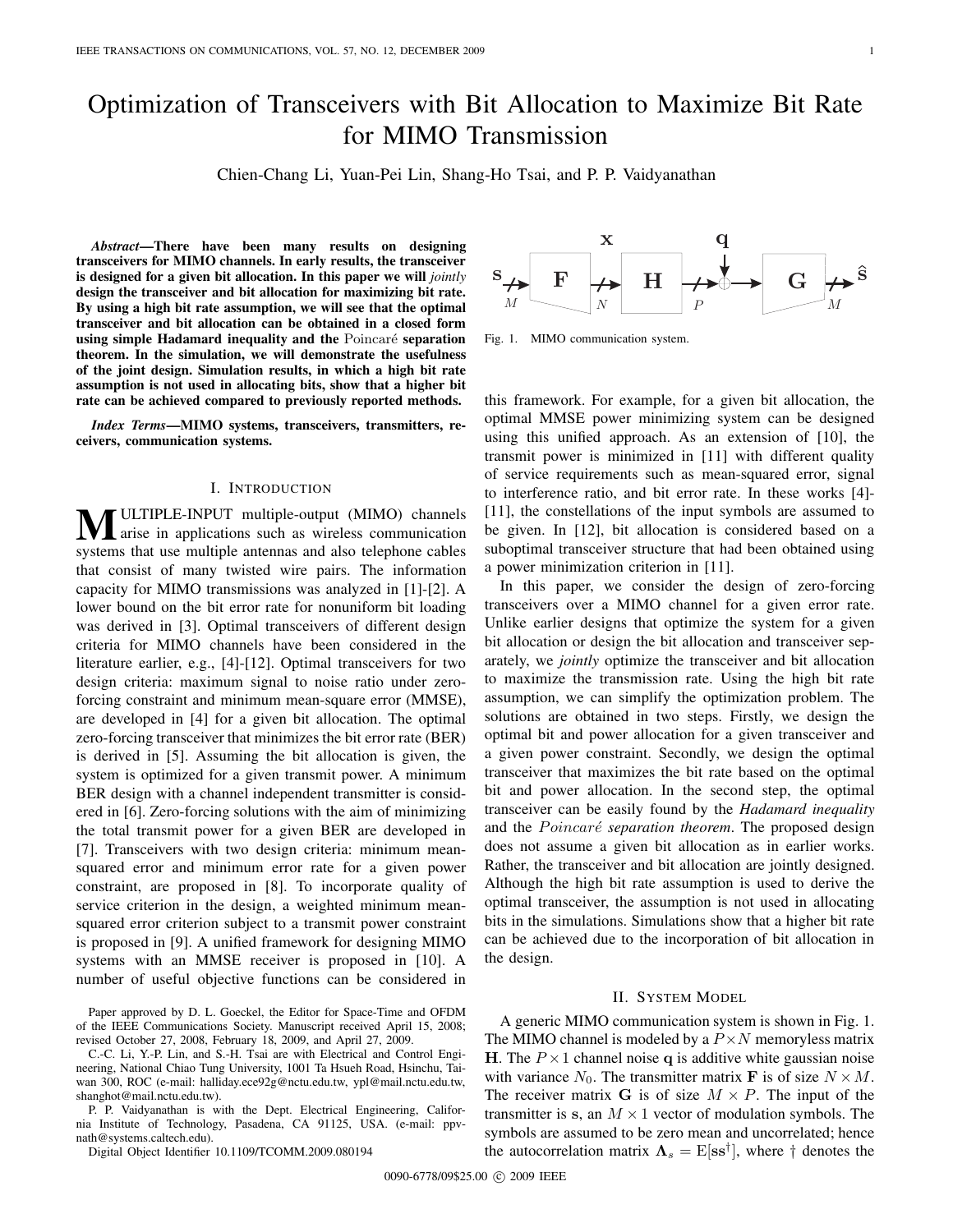transpose conjugate, is a diagonal matrix with  $[\mathbf{\Lambda}_s]_{kk} = \sigma_{s_k}^2$ . The total transmit power is  $E\{x^\dagger x\} = \text{Tr}(\mathbf{F}\mathbf{\Lambda}_s\mathbf{F}^\dagger)$ , where **x** is the transmitter output. To achieve the zero-forcing condition, the transceiver needs to satisfy  $GHF = I_M$ , where  $I_M$  is  $M \times M$  identity matrix. The output noise vector is denoted by  $\mathbf{e} = \mathbf{G}\mathbf{q}$  with  $\sigma^2_{e_k} = N_0[\mathbf{G}\mathbf{G}^\dagger]_{kk}$ , where the notation  $[\mathbf{X}]_{kk}$ denotes the k-th diagonal element of **X**. Assume the symbol error rates (SER) are the same for all the subchannels. Let  $b_k$ be the number of bits carried by the  $k$ -th symbol. For QAM modulation,

$$
b_k = \log_2\left(1 + \frac{\sigma_{s_k}^2}{\sigma_{e_k}^2 \Gamma}\right),\tag{1}
$$

where  $\Gamma = \frac{1}{3} [Q^{-1}(\text{SER}/4)]^2$  is determined by the prescribed symbol error rate [13]. The function  $Q(x)$  is the area under a Gaussian tail, i.e.,  $Q(x) = \frac{1}{\sqrt{2}}$  $rac{1}{2\pi} \int_x^{\infty} e^{-u^2/2} du$ . The derivation in this paper is given for the QAM case. The results for the PAM case can be obtained in a similar way (For the PAM case, there is an additional scalar of  $\frac{1}{2}$ ). In this paper, we will use the high bit rate assumption, i.e.,  $2^{b_k} \gg 1$ , and

$$
b_k = \log_2\left(\frac{\sigma_{s_k}^2}{\sigma_{e_k}^2 \Gamma}\right).
$$
 (2)

We will see in section 3 that such an assumption facilitates the derivation of the optimal transceiver. The problem of maximizing bit rate subject to a zero-forcing constraint and a total transmit power constraint  $P_0$  can be formulated as

maximize  
\n
$$
\mathbf{G}, \mathbf{F}, \{\sigma_{s_k}^2\} \quad b = \sum_{k=0}^{M-1} \log_2 \left(\frac{\sigma_{s_k}^2}{\sigma_{e_k}^2 \Gamma}\right), \ \sigma_{e_k}^2 = N_0 [\mathbf{G} \mathbf{G}^\dagger]_{kk}
$$
\nsubject to  
\n
$$
\left\{\begin{array}{l}\n\text{Tr}(\mathbf{F} \mathbf{\Lambda}_s \mathbf{F}^\dagger) \le \mathbf{P}_0 \\
\text{subject to} \\
\sigma_{s_k}^2 \ge 0, k = 0, 1, \cdots, M - 1.\n\end{array}\right.
$$
\n(3)

#### III. OPTIMAL ZERO-FORCING TRANSCEIVER

First, we will find the power allocation that maximizes the bit rate for a given zero-forcing transceiver. To this end, we use the Karush-Kuhn-Tucker (KKT) condition [14]. Let  $\sigma_{s_k}^{2*}$ be a local maximum for the optimization problem in (3). Then there exists constants  $\alpha$  and  $\beta_k$ , for  $k = 0, 1, \dots, M-1$  such that:

1) 
$$
\alpha \le 0
$$
.  
\n2)  $\beta_k \le 0$ , for  $k = 0, 1, \dots, M - 1$ .  
\n3)  $\frac{\partial}{\partial \sigma_{s_k}^2} \left( \sum_{k=0}^{M-1} \log_2 \left( \frac{\sigma_{s_k}^2}{\sigma_{e_k}^2 \Gamma} \right) + \alpha (\text{Tr}(\mathbf{F} \mathbf{\Lambda_s} \mathbf{F}^{\dagger}) - P_0) + \sum_{k=0}^{M-1} \beta_k (-\sigma_{s_k}^2) \right) \Big|_{\sigma_{s_k}^2 = \sigma_{s_k}^{2*}} = 0.$   
\n4)  $\alpha (\text{Tr}(\mathbf{F} \mathbf{\Lambda_s} \mathbf{F}^{\dagger}) - P_0) \Big|_{\sigma_{s_k}^2 = \sigma_{s_k}^{2*}} = 0.$   
\n5)  $\beta_k (-\sigma_{s_k}^2) = 0 \Big|_{\sigma_{s_k}^2 = \sigma_{s_k}^{2*}} = 0$ , for  $k = 0, 1, \dots, M - 1$ .

By solving the above conditions, the optimal power allocation is given by

$$
\sigma_{s_k}^2 = \frac{P_0}{M[\mathbf{F}^\dagger \mathbf{F}]_{kk}}.\tag{4}
$$

From  $(4)$ , we can see that the power allocation depends only on the transmitter for the given  $P_0$  and M. Using (4), the bit rate is given by

$$
b = \sum_{k=0}^{M-1} \log_2 \left( \frac{P_0}{M \Gamma[\mathbf{F}^\dagger \mathbf{F}]_{kk} \sigma_{e_k}^2} \right) \tag{5}
$$

$$
= \log_2 \left( \prod_{k=0}^{M-1} \frac{P_0}{M \Gamma[\mathbf{F}^{\dagger} \mathbf{F}]_{kk} \sigma_{e_k}^2} \right).
$$
 (6)

Next, we will design the optimal zero-forcing transceiver that maximizes the bit rate in (6). Suppose the  $P \times N$  channel matrix  $H$  has rank  $K$ . Let the singular value decomposition of **H** be  $H = U$  $\begin{bmatrix} \mathbf{\Lambda} & \mathbf{0} \\ \mathbf{0} & \mathbf{0} \end{bmatrix} \mathbf{V}^{\dagger}$ , where the  $K \times K$  diagonal matrix  $\Lambda$  contains the nonzero singular values of **H**. The  $P \times P$ matrix **U** and the  $N \times N$  matrix **V** are unitary. We assume that the elements of  $\Lambda$  are in nonincreasing order and  $K \geq M$  so that solutions of zero-forcing transceivers exist.

*Lemma 1:* Without loss of generality, we can express **F** to be of the following form:

$$
\mathbf{F} = \mathbf{V} \left[ \begin{array}{c} \mathbf{A} \\ \mathbf{0} \end{array} \right],\tag{7}
$$

for appropriate  $K \times M$  matrix **A** of rank M.

Proof: Suppose (**G**, **F**) is a transceiver pair that satisfies the zero-forcing condition. As **V** is unitary, **F** can always be represented as  $\mathbf{F} = \mathbf{V} \begin{bmatrix} \mathbf{A}^T & \mathbf{A}_1^T \end{bmatrix}^T$ , where **A** is a  $K \times M$  matrix,  $\mathbf{A}_1$  is an  $(N - K) \times M$  matrix, and the notation T denotes the transpose. Define a new transceiver  $\mathbf{F}'$  as  $\mathbf{F}' = \mathbf{V}[\mathbf{A}^T \mathbf{0} ]^T$ . Then we have  $\mathbf{GHF}' = \mathbf{GHF}$ . Therefore, when we replace the transmitter by  $\mathbf{F}'$ , the new system still satisfies the zero-forcing condition  $GHF = I_M$ . As the receiver is not changed, the new system has the same subchannel noise variances and hence the same bit rate performance. Now, let us compare the transmit power of **F** and **F**<sup> $\prime$ </sup> for the same  $\Lambda$ <sub>s</sub>. The transmit power when we use **F** is  $\text{Tr}(\mathbf{F}\mathbf{\Lambda}_{s}\mathbf{F}^{\dagger}) = \text{Tr}(\mathbf{A}\mathbf{\Lambda}_{s}\mathbf{A}^{\dagger}) + \text{Tr}(\mathbf{A}_{1}\mathbf{\Lambda}_{s}\mathbf{A}_{1}^{\dagger}).$  Note that the transmit power with  $\mathbf{F}'$  is  $\text{Tr}(\mathbf{F}' \mathbf{\Lambda_s} \mathbf{F}'^{\dagger}) = \text{Tr}(\mathbf{A} \mathbf{\Lambda_s} \mathbf{A}^{\dagger}) \leq$  $Tr(\mathbf{F}\mathbf{\Lambda}_{\rm s}\mathbf{F}^{\dagger})$ . This means a transmitter of the form in (7) is no loss of generality.  $\triangle \triangle \triangle$ 

*Lemma 2:* It is no loss of generality to choose **G** as the pseudo inverse of **HF**. That is,

$$
\mathbf{G} = (\mathbf{A}^{\dagger} \mathbf{\Lambda}^2 \mathbf{A})^{-1} [\mathbf{A}^{\dagger} \mathbf{\Lambda} \quad \mathbf{0} \] \mathbf{U}^{\dagger}, \tag{8}
$$

where **A** is the matrix given in *(7)*. In this case, the noise variance at the  $k$ -th subchannel is given by

$$
\sigma_{e_k}^2 = N_0 [\mathbf{G} \mathbf{G}^\dagger]_{kk} = N_0 [(\mathbf{A}^\dagger \mathbf{\Lambda}^2 \mathbf{A})^{-1}]_{kk}.
$$
 (9)

Proof: Suppose (**G**, **F**) is a transceiver pair that satisfies the zero-forcing condition, and  $\bf{F}$  is of the form in (7). Let  $\bf{G}'$  be the pseudo inverse of **HF**, i.e.,

$$
\mathbf{G}' = (\mathbf{F}^\dagger \mathbf{H}^\dagger \mathbf{H} \mathbf{F})^{-1} \mathbf{F}^\dagger \mathbf{H}^\dagger \tag{10}
$$

$$
= (\mathbf{A}^{\dagger} \mathbf{\Lambda}^2 \mathbf{A})^{-1} [\mathbf{A}^{\dagger} \mathbf{\Lambda} \quad \mathbf{0} \] \mathbf{U}^{\dagger}.
$$
 (11)

Define  $\Delta = G - G'$ . Since  $(G, F)$  and  $(G', F)$  are both zeroforcing, we have  $\Delta HF = 0$ . It follows that  $\Delta G^{'\dagger} = 0$ . When we use  $G$ , the noise variance at  $k$ -th subchannel is given by  $N_0[(\mathbf{G}' + \mathbf{\Delta})(\mathbf{G}' + \mathbf{\Delta})^{\dagger}]_{kk} \geq N_0[\mathbf{G}'\mathbf{G}'^{\dagger}]_{kk}$ , where we have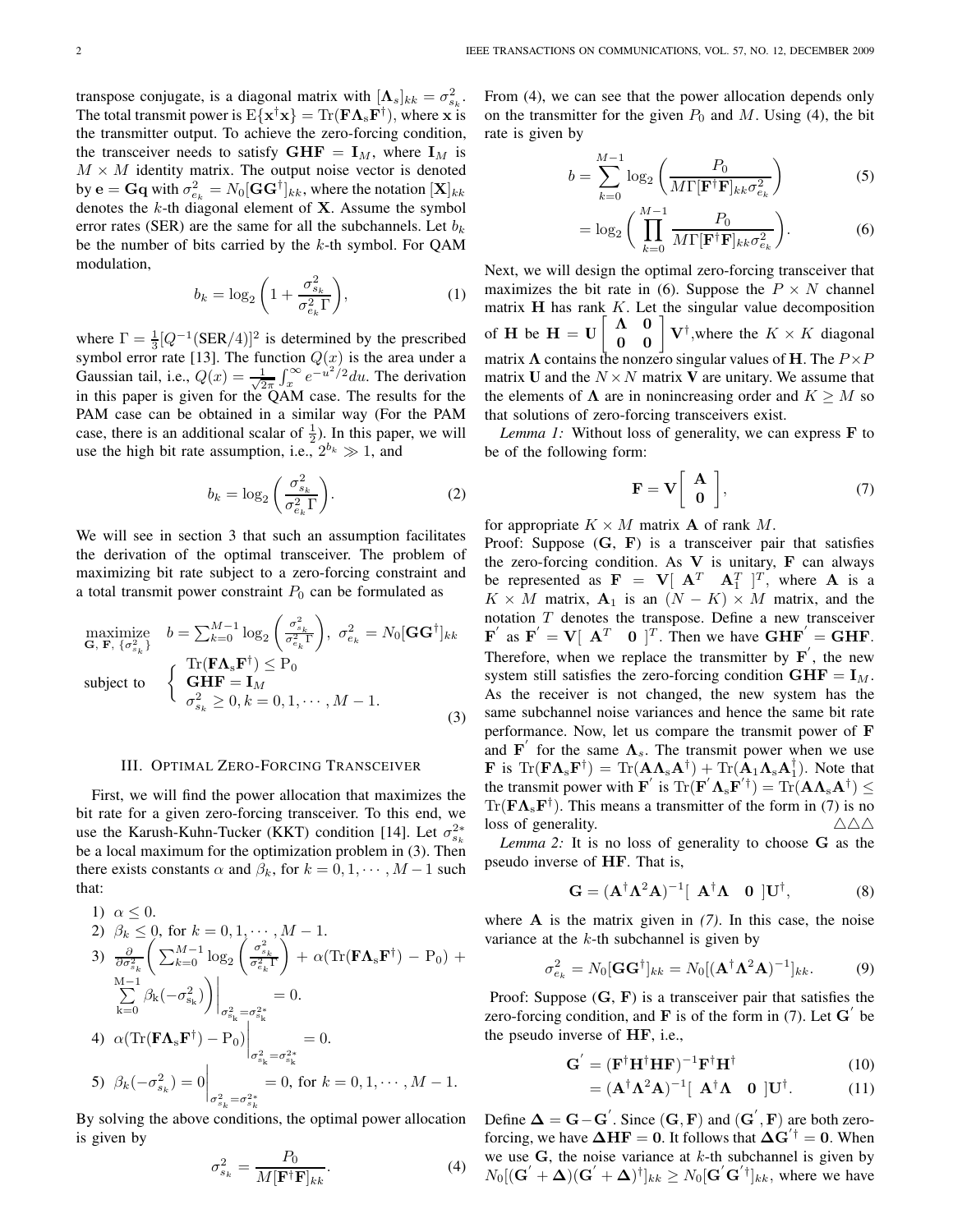used  $\Delta G^{'\dagger} = 0$  and  $[\Delta \Delta^{\dagger}]_{kk} > 0$ . Therefore, we will have smaller subchannel noise variances when we replace **G** with  $G'$  and hence a higher bit rate can be achieved. Using  $(8)$ , we have the subchannel noise variance  $\sigma_{e_k}^2$  as in (9).  $\triangle \triangle \triangle$ 

Note that the transmitter and receiver in Lemma 1 and Lemma 2 have the same form as those in [3] and [7]. The transceivers in [3] and [7] are designed for minimizing the transmit power for a given bit allocation, while we jointly design the optimal transceiver and bit allocation for maximizing the transmission rate. Lemma 1 and Lemma 2 lead us to conclude that the matrix **A** in (7) is the only part of the transceiver left to be designed. Using the expression of **F** in Lemma 1 and the expression of  $\sigma_{e_k}^2$  in Lemma 2, the bit rate in (6) becomes

$$
b = \log_2\left[ \left( \frac{P_0}{MN_0\Gamma} \right)^M \frac{1}{\Phi} \right],\tag{12}
$$

where  $\Phi = \prod_{k=0}^{M-1} [\mathbf{A}^{\dagger} \mathbf{A}]_{kk} [(\mathbf{A}^{\dagger} \mathbf{\Lambda}^2 \mathbf{A})^{-1}]_{kk}$ . To maximize b, we need to find **A** that minimizes Φ.

**Optimal structure of A:** Applying the Hadamard inequality  $[15]$ , we have

$$
\Phi = \prod_{k=0}^{M-1} [\mathbf{A}^\dagger \mathbf{A}]_{kk} [(\mathbf{A}^\dagger \mathbf{\Lambda}^2 \mathbf{A})^{-1}]_{kk}
$$
(13)

$$
\geq \det[\mathbf{A}^{\dagger}\mathbf{A}]\det[(\mathbf{A}^{\dagger}\mathbf{\Lambda}^2\mathbf{A})^{-1}].
$$
 (14)

The equality holds if and only if the matrix **A** satisfies the following two conditions:

1).  $A^{\dagger}A$  is diagonal, and 2).  $A^{\dagger}\Lambda^2A$  is diagonal. The first condition means that the columns of **A** are orthogonal, while the second means that the columns of **ΛA** are orthogonal. As  $\Lambda A$  is orthogonal, we can express it as  $\Lambda A = QD$ , for some  $K \times M$  unitary matrix **Q** such that  $\mathbf{Q}^{\dagger} \mathbf{Q} = \mathbf{I}_M$ , and some  $M \times M$  nonsingular diagonal matrix **D**. As  $\Lambda$ is nonsingular, we can write  $A = \Lambda^{-1} Q D$ . Then the product of the two determinant quantities in (14) becomes  $\det[\mathbf{A}^{\dagger} \mathbf{A}] \det[(\mathbf{A}^{\dagger} \mathbf{\Lambda}^2 \mathbf{A})^{-1}] = \det(\mathbf{Q}^{\dagger} \mathbf{\Lambda}^{-2} \mathbf{Q})$ . Hence the bit rate in (12) is simplified to

$$
b = \log_2\left[ \left( \frac{P_0}{M N_0 \Gamma} \right)^M \frac{1}{\det(\mathbf{Q}^\dagger \mathbf{\Lambda}^{-2} \mathbf{Q})} \right]. \tag{15}
$$

Note that the bit rate in (15) is independent of **D**. Without loss of generality, we can choose **D** to be any  $M \times M$  nonsingular diagonal matrix. For example, we can choose  $D = I_M$ . To achieve the maximal bit rate, we need to find **Q** that minimizes det(**Q**†**Λ**<sup>−</sup><sup>2</sup>**Q**).

**Optimal Q:** We can find **Q** with the help of the Poincaré separation theorem [15], which is presented below for convenience.

*Poincaré separation theorem* [15]: Let **B** *be an*  $n \times n$ *Hermitian matrix and* **C** *be an* n × r *unitary matrix with*  $C^{\dagger}C = I_r$ *. Then we have*  $\rho_i(B) \leq \rho_i(C^{\dagger}BC) \leq \rho_{n-r+i}(B)$ *,*  $i = 0, 1, \dots, r-1$ , where the notation  $\rho_i(\mathbf{X})$  denotes the *i*-th *smallest eigenvalue of* **X***.*

By the Poincaré separation theorem, we have  $[\mathbf{\Lambda}^{-2}]_{ii} \leq$  $\rho_i(\mathbf{Q}^\dagger \mathbf{\Lambda}^{-2} \mathbf{Q}), i = 0, 1, \cdots, M - 1$ , where we have used the property that the diagonal elements of  $\Lambda$  are in nonincreasing order. Since the diagonal matrix  $\Lambda$  is nonsingular, we know that  $\Lambda^{-2}$  is positive definite and  $[\Lambda^{-2}]_{ii} > 0$  for  $i = 0, 1, \dots, K - 1$ . Therefore, we have

$$
\det(\mathbf{Q}^{\dagger}\mathbf{\Lambda}^{-2}\mathbf{Q}) = \prod_{i=0}^{M-1} \rho_i(\mathbf{Q}^{\dagger}\mathbf{\Lambda}^{-2}\mathbf{Q})
$$
 (16)

$$
\geq \prod_{i=0}^{M-1} [\mathbf{\Lambda}^{-2}]_{ii} = \det(\mathbf{\Lambda}_{\mathbf{M}}^{-2}), \qquad (17)
$$

where  $\Lambda_M$  is an  $M \times M$  diagonal matrix whose diagonal elements consist of the M largest singular values of **H**. The inequality in (17) becomes an equality when we choose  $Q =$  $\begin{bmatrix} \mathbf{I}_M & \mathbf{0} \end{bmatrix}^T$ . With this choice of **Q** and  $\mathbf{D} = \mathbf{I}_M$ , we have  $\mathbf{A} = \mathbf{\Lambda}^{-1} \mathbf{Q} \mathbf{D} = [\mathbf{\Lambda}_M^{-1} \quad \mathbf{0} \]^{T}$ . Using Lemma 1 and Lemma 2, the optimal transceiver is given by

$$
\mathbf{F} = \mathbf{V} \left[ \begin{array}{c} \mathbf{\Lambda}_{M}^{-1} \\ \mathbf{0} \end{array} \right], \quad \mathbf{G} = \left[ \begin{array}{cc} \mathbf{I}_{M} & \mathbf{0} \end{array} \right] \mathbf{U}^{\dagger} \quad . \tag{18}
$$

The maximal bit rate in  $(15)$  is given by  $b$  $\log_2\left[\left(\frac{P_0}{MN_0}\right)^M\det(\mathbf{\Lambda}^2_M)\right]$ . Substituting (18) into (4) and (9), we have  $\sigma_{s_k}^2 = P_0[\Lambda_M^2]_{kk}/M$  and  $\sigma_{e_k}^2 = N_0$ . Using (1), the number of bits allocated to the k-th subchannel becomes

$$
b_k = \log_2\left[1 + \left(\frac{P_0}{MN_0\Gamma}\right)[\mathbf{\Lambda}_M^2]_{kk}\right].\tag{19}
$$

We can see that more bits are assigned to subchannels that correspond to larger singular values of the channel. **Remarks**:

- 1) Note that if we choose  $D = \Lambda_M$ , we have  $\mathbf{F} = \mathbf{V} \begin{bmatrix} \mathbf{I}_M & \mathbf{0} \end{bmatrix}^T, \quad \mathbf{G} = \begin{bmatrix} \mathbf{\Lambda}_M^{-1} & \mathbf{0} \end{bmatrix} \mathbf{U}^{\dagger}.$ 
	- In this case,  $\sigma_{s_k}^2 = P_0/M$  and all subchannels are assigned the same power. The bit allocation and bit rate are the same as the case when we choose  $\mathbf{D} = \mathbf{I}_M$ . This is because the signal to noise ratio  $\sigma_{s_k}^2/\sigma_{e_k}^2$  is not affected by **D**. Therefore, bit assignment and hence bit rate performance will be the same.
- 2) In (19), the bits are not integers in general. We can use truncation, i.e.,  $b_k = \lfloor b_k \rfloor$ , where the notation  $\lfloor z \rfloor$ denotes the largest integer that is less than or equal to z. Zero bits may be assigned to some subchannels ( $b_k = 0$ ) if  $P_0[\mathbf{\Lambda}^2_M]_{kk} < MN_0\Gamma$  and the power allocated to these subchannels is wasted. In this case, we will remove the worst subchannel and compute bit and power allocation in the remaining subchannel. We continue like this until all the power is used by subchannels with nonzero bits. The iterative bit allocation algorithm is given below.

## **Integer bit allocation algorithm:**

Let  $M_0$  be the number of subchannels that will be assigned nonzero bits. Initially, set  $M_0 = M$ .

- a) Compute  $\xi_k = \frac{P_0[\mathbf{\Lambda}_{M}^2]_{kk}}{M_0 N_0 \Gamma}$  for  $k = 0, 1, \cdots, M_0 1$ .
- b) If  $\xi_k \ge 1$  for  $k = 0, 1, \dots, M_0 1$ , then go to step (c). Else, if  $\xi_k < 1$  for some subchannels, set  $M_0 = M_0 - 1$  and go to step (a).
- c) Compute the bit allocation by  $b_k = |\log_2(1 + \xi_k)|$ for  $0 \leq k \leq M_0$ . For  $M_0 \leq k \leq M$ , we set  $b_k = 0.$

## IV. SIMULATIONS

In the simulation, we evaluate the performance of the proposed method. The number of subchannels M is 4. The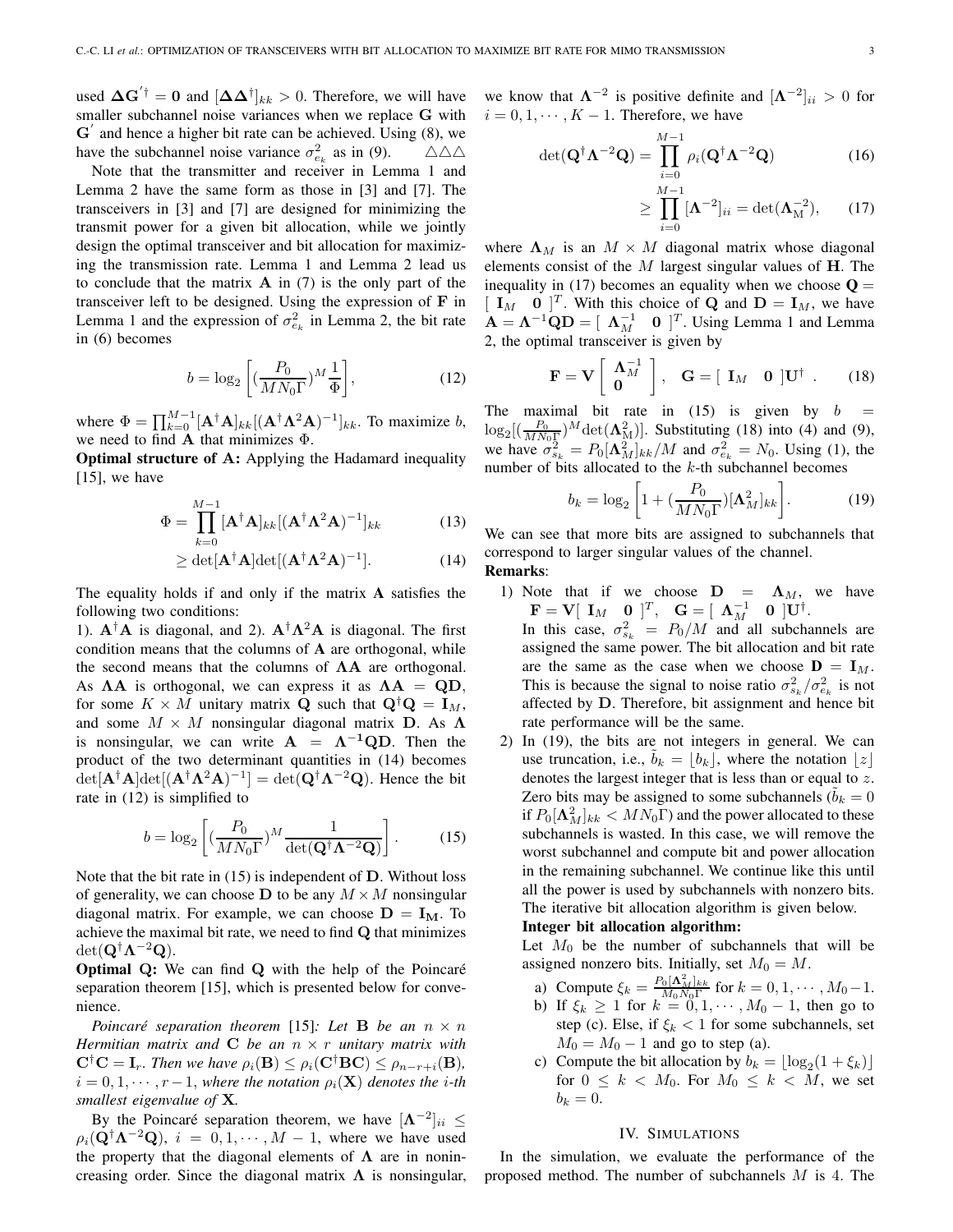channel used is a  $4 \times 4$  MIMO channel ( $P = N = 4$ ). The elements of **H** are complex Gaussian random variables whose real and imaginary parts are independent with zero mean and variance  $1/2$ . The noise vector **q** is assumed to be complex Gaussian with  $E[\mathbf{qq}^{\dagger}] = \mathbf{I}_4$ . QAM modulation is used for the input symbols. Optimal zero-forcing transceiver in (18) is used for the proposed method. Although the high bit rate assumption  $(b_k \gg 1)$  is used in the derivation of the optimal transceivers, the assumption is not used in the computation of transmission bit rate in the simulations. We will use the integer bit allocation in remark 2 instead. Fig. 2 shows the transmission rates for different transmit power to noise ratio ( $P_0/N_0$ ). The symbol error rates are 10<sup>-2</sup> for all the subchannels. The transmission rates are averaged over  $10<sup>4</sup>$ random channel realizations. For comparison, we have also shown the results of three zero-forcing systems: the maximum signal to noise ratio (MSNR) transceiver in [4], the unit noise variance (UNV) transceiver in [7], and the SVD-waterfilling solution in [2], and also the results of two optimal transceivers in [8] that are designed using a minimum mean square error (MMSE) criterion and a maximum mutual information (MMI) criterion. Both of the MMSE [8] and MMI [8] systems use MMSE reception. In the UNV [7] and MSNR [4] systems, as all the subchannels have the same signal to noise ratios, the same bits are assigned for all subchannels. For the MMSE and MMI systems, we use the bit loading method mentioned in equation (46) of [8]. Fig. 2 shows that the proposed method can achieve a bit rate considerably higher than MMSE [8], UNV [7], and MSNR [4], and slightly better than MMI [8] and SVD-waterfilling [2]. We should note that, although the proposed system is zero-forcing, it is still better than the two MMSE systems in [8], in which the noise statistics is also taken into consideration. In Fig. 3, we plot the bit error rates averaged over  $10<sup>4</sup>$  random channel realizations when the total number of bits per block is fixed to eight for the same six systems. For the proposed method, we compute the bit allocation that is obtained when  $P_0/N_0 = 12$  dB (the corresponding bits per block is eight in Fig. 2) and the same bit allocation is used in generating the plot in Fig. 3. Similarly, we allocate bits for the other five system such that the number of total bits is eight. In Fig. 3, we can see that the proposed method has the smallest bit error rate. The bit error rate of the proposed zero-forcing system is even smaller than the MMI [8], which use a MMSE receiver.

## V. CONCLUSION

In this paper, we have designed the transceiver over an MIMO channel for maximizing transmission rate. The bit allocation and transceiver were jointly optimized subject to a total power constraint for a fixed error rate. Using a high bit rate assumption, we showed that we can simultaneously obtain the optimal bit allocation and transceiver easily We have demonstrated through simulations that the proposed method can indeed achieve a higher transmission rate although the high bit rate assumption is not used in the computation of bit allocation.



Fig. 2. Transmission bit rates for a fixed error rate.



Fig. 3. Bit error rate performance.

#### **REFERENCES**

- [1] G. G. Raleigh, and J. M. Cioffi, "Spatio-temporal coding for wireless communication," *IEEE Trans. Commun.*, vol. 46, pp. 357-366, Mar. 1998.
- [2] E. Telatar, "Capacity of multi-antenna Gaussian channels," *European Trans. Telecommun.*, vol. 10, pp. 585-595, Nov./Dec. 1999.
- [3] A. Yasotharan, "Lower bound on the BER of a pre- and postequalized vector communication system," *IEEE Trans. Commun.*, vol. 53, pp. 453- 462, Mar. 2005.
- [4] A. Scaglione, G. B. Giannakis, and S. Barbarossa, "Redundant filterbank precoders and equalizers, Part I: unification and optimal designs " *IEEE Trans. Signal Processing*, vol. 47, pp. 1988-2006, July 1999.
- [5] Y. Ding, T. N. Davidson, Z.-Q. Luo, and K.-M. Wong, "Minimum BER block precoders for zero-forcing equalization," *IEEE Trans. Signal Processing*, vol. 51, pp. 2410-2423, Sept. 2003.
- [6] Y.-P. Lin and S.-M. Phoong, "BER minimized OFDM systems with channel independent precoders," *IEEE Trans. Signal Processing*, vol. 51, pp. 2369-2380, Sept. 2003.
- [7] A. Yasotharan, "Multirate zero-forcing Tx-Rx design for MIMO channel under BER constraints," *IEEE Trans. Signal Processing*, vol. 54, pp. 2288-2301, June 2006.
- [8] A. Scaglione, P. Stoica, S. Barbarossa, G. B. Giannakis, and H. Sampath, "Optimal designs for space-time linear precoders and decoders," *IEEE Trans. Signal Processing*, vol. 50, pp. 1051-1064, May 2002.